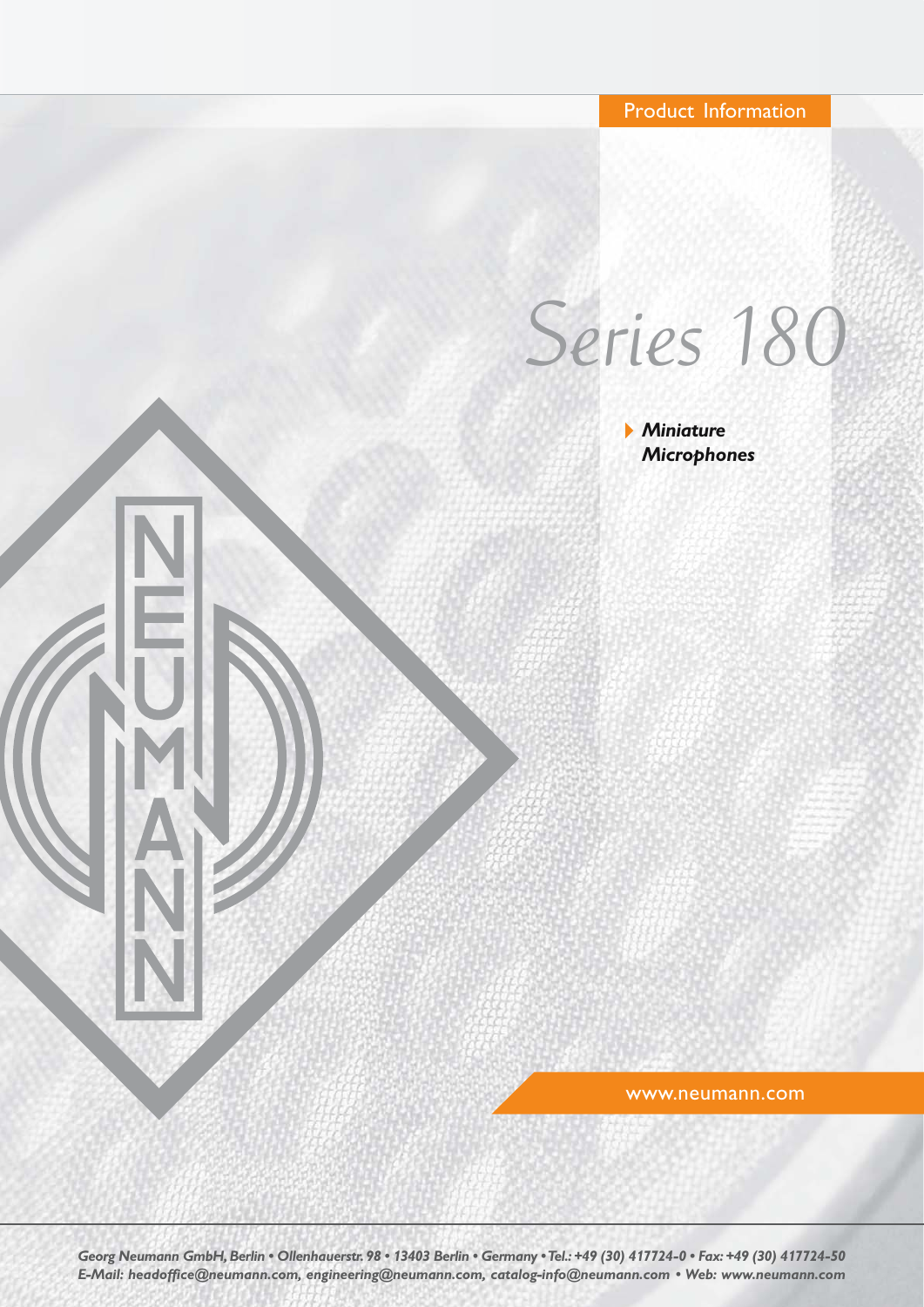NEUMANN.BERLIN

IF THE MICROPHONE COMPANY



**he "Series 180" consists of three compact miniature microphones with patterns that satisfy the demands of all common studio applications. Because of its optimized mechanical construction and conscious omission of modularity, which is unnecessary in many cases, the "Series 180" is predestined for economy-minded production and home recording studios.**

**The KM 183 omnidirectional and KM 185 hypercardioid microphones are based on the tremendously successful KM 184 cardioid microphone, which has become a standard within the global studio community in just a very short time.**

**All "Series 180" microphones are available with either matte black or nickel finish. They come in a folding box with a windshield and two stand mounts that permit connection to the microphone body, or the XLR-connector.**

### *Applications*

Their slender shapes and the transmission characteristics described below make the "Series 180" especially suitable for a very wide range of tasks in the radio and television sector.

### *Acoustic features*

The KM 183 and KM 184 microphones are the successors of the well proven KM 83 and KM 84, which have been used since the seventies worldwide with great success. The KM 185 rounds out the series with a hypercardioid microphone.

The KM 183 is a pressure transducer with a boost of approximately 7 dB at 10 kHz in the free field. In the diffuse sound field it has a flat frequency response.

#### *Features*

- *Three different miniature microphones for all typical studio applications*
- *Successor of the worldwide successful KM 83/84*
- *Transformerless circuitry*
- *Trouble-free operation also with unbalanced equipment (e.g., DAT recorders)*
- *Set includes windshield and two different microphone clamps*

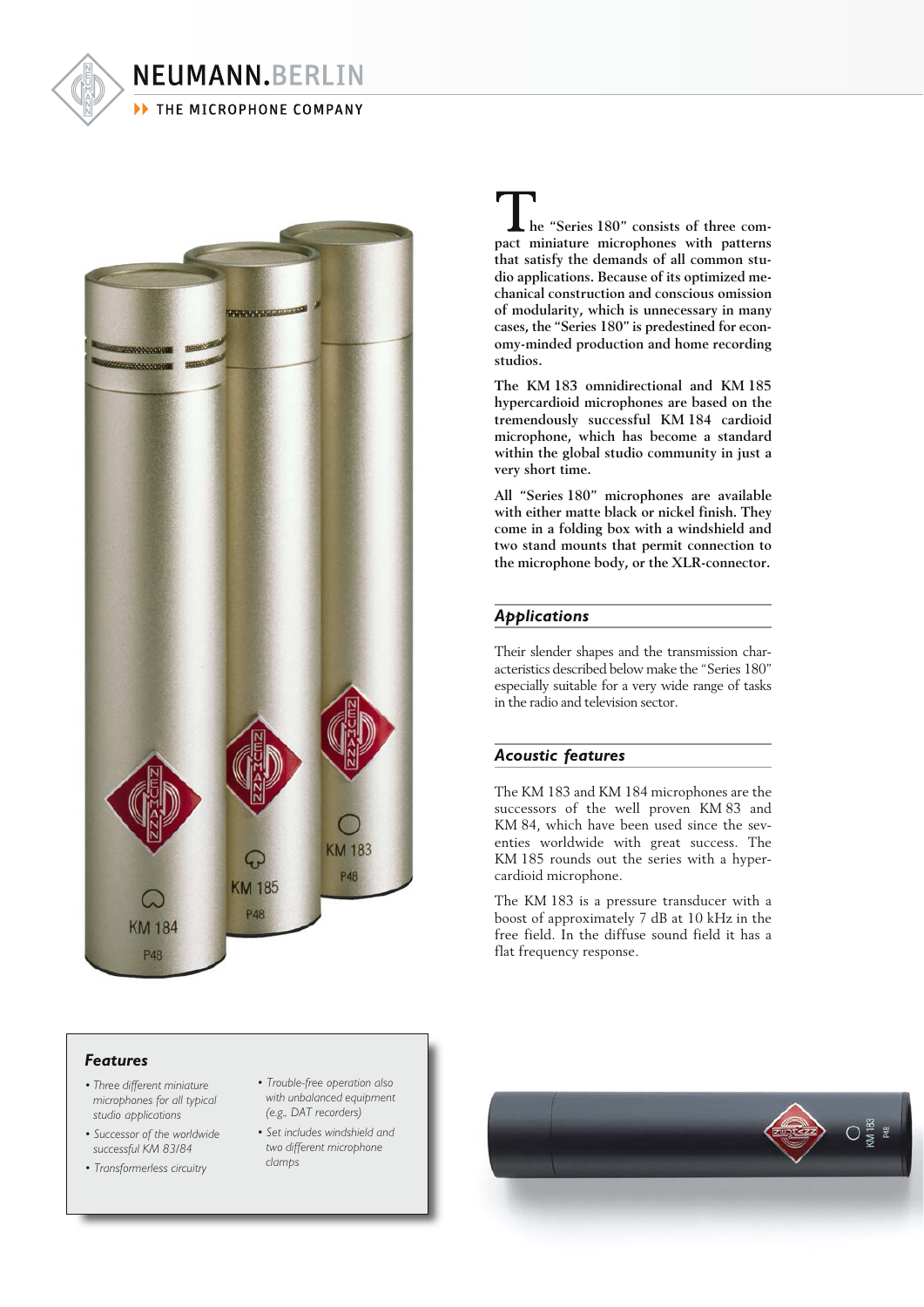The pressure gradient transducers KM 184 and KM 185 feature very smooth frequency responses not only for the 0° axis, but also for lateral (off-axis) sound incidence. In typical usage, there is no coloration of sound over a wide pickup angle.

Although the KM 184 has the same capsule as the KM 84, the microphone differs slightly on the 0° frequency response: The KM 184 has a gentle rise at about 9 kHz, a characteristic that was introduced very successfully with the KM 140. The result is a tonal balance that is fresher and livelier when compared to the KM 84 with its flat frequency response in that band.

This difference was achieved with just a slight change of the capsule's rear opening, and is not due to resonances.

The KM 185 with its hypercardioid characteristic features attenuation of sound incidence from the side or rear of about 10 dB, with minimum sensitivity at an angle of 120°.

#### *Electrical features*

The "Series 180" microphones have the same transformerless circuitry as is used in the KM 100 system, resulting in excellent technical specifications: Compared to the KM 84 the dynamic range of the KM 184 increased by 24 dB mainly through the reduction of self-noise level to only 22 dB (CCIR) and an increased sound pressure handling capability of up to 138 dB.

The microphones operate without any problems, even if the input of following equipment happens to be unbalanced, for example as in some DAT recorders.

The output of the "Series 180", as in all Neumann microphones, is balanced and phantom (48V) powered.

#### *Economy*

The "Series 180" is a good choice for all users who look for a high-quality miniature microphone, but do not need the complex, modular KM 100 system, which continues to be part of the Neumann product range.

The mechanical construction was simplified, for example, capsule and output stage cannot be separated from each other. For this reason the "Series 180" is an economical alternative without giving up the electroacoustic features the users expect from Neumann microphones.

#### *Delivery Range*

*KM 183 (mt) ... 185 (mt) Microphone, WNS 100 Windscreen, SG 21/17 mt Stand mount* **Stereo set:**  $2x$  KM 183 (mt) ... 185 (mt)

*Microphone, 2x WNS 100 Windscreen, 2x SG 21/17 mt Stand mount, Wooden box*

### *Catalog No.*

| KM 183 mt Stereo set blk  008521 |  |
|----------------------------------|--|
|                                  |  |
|                                  |  |
|                                  |  |
|                                  |  |
|                                  |  |
|                                  |  |
|                                  |  |
| KM 185 mt Stereo set blk  008525 |  |

#### *Selection of Accessories*

*Elastic suspension,*

| Auditorium hanger, MNV 21 mt  blk  006802 |  |
|-------------------------------------------|--|
|                                           |  |
|                                           |  |

*A complete survey and detailed descriptions of all accessories are contained in the accessories catalog.*

*Meaning of color codes: blk = black, ni = nickel*



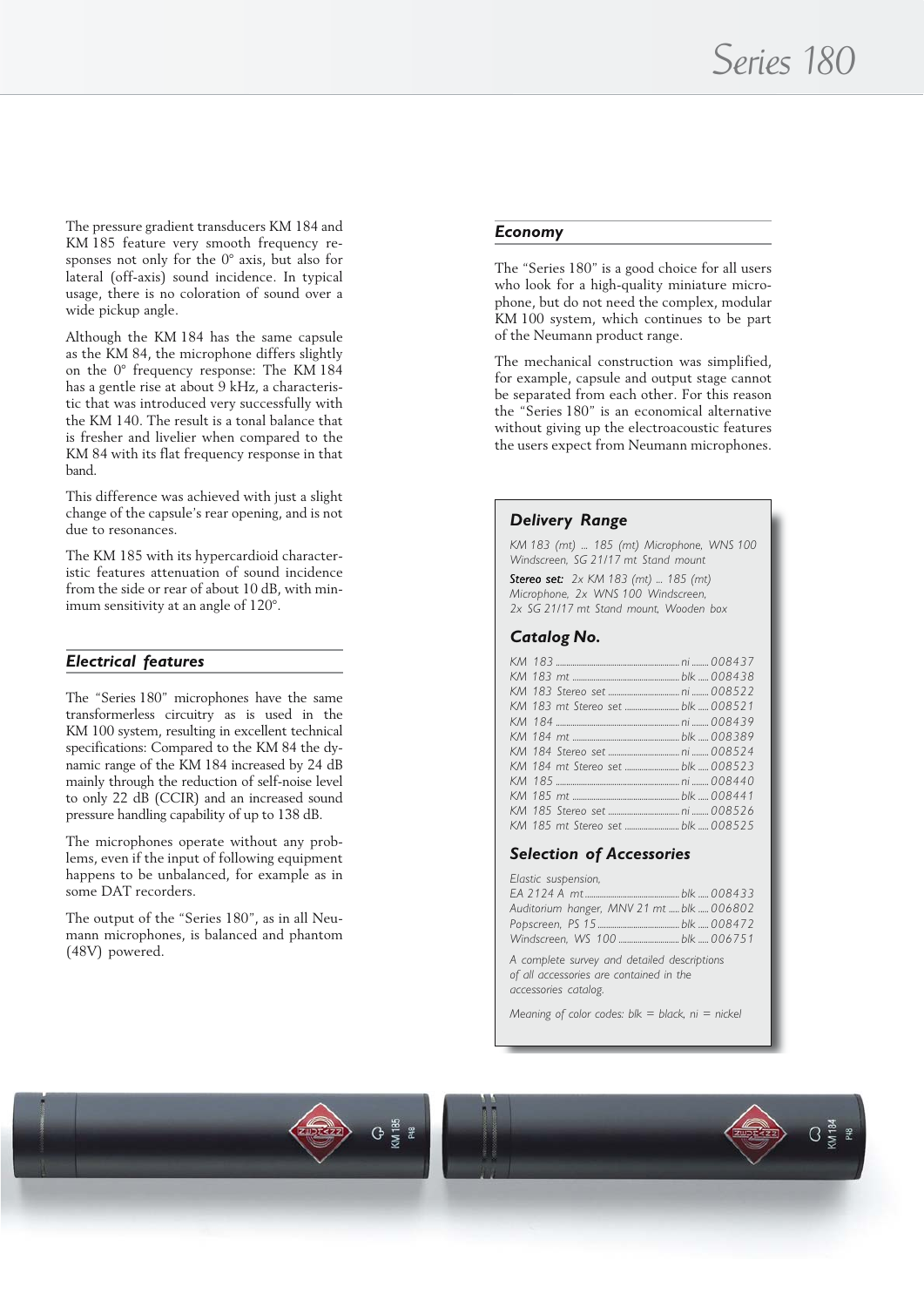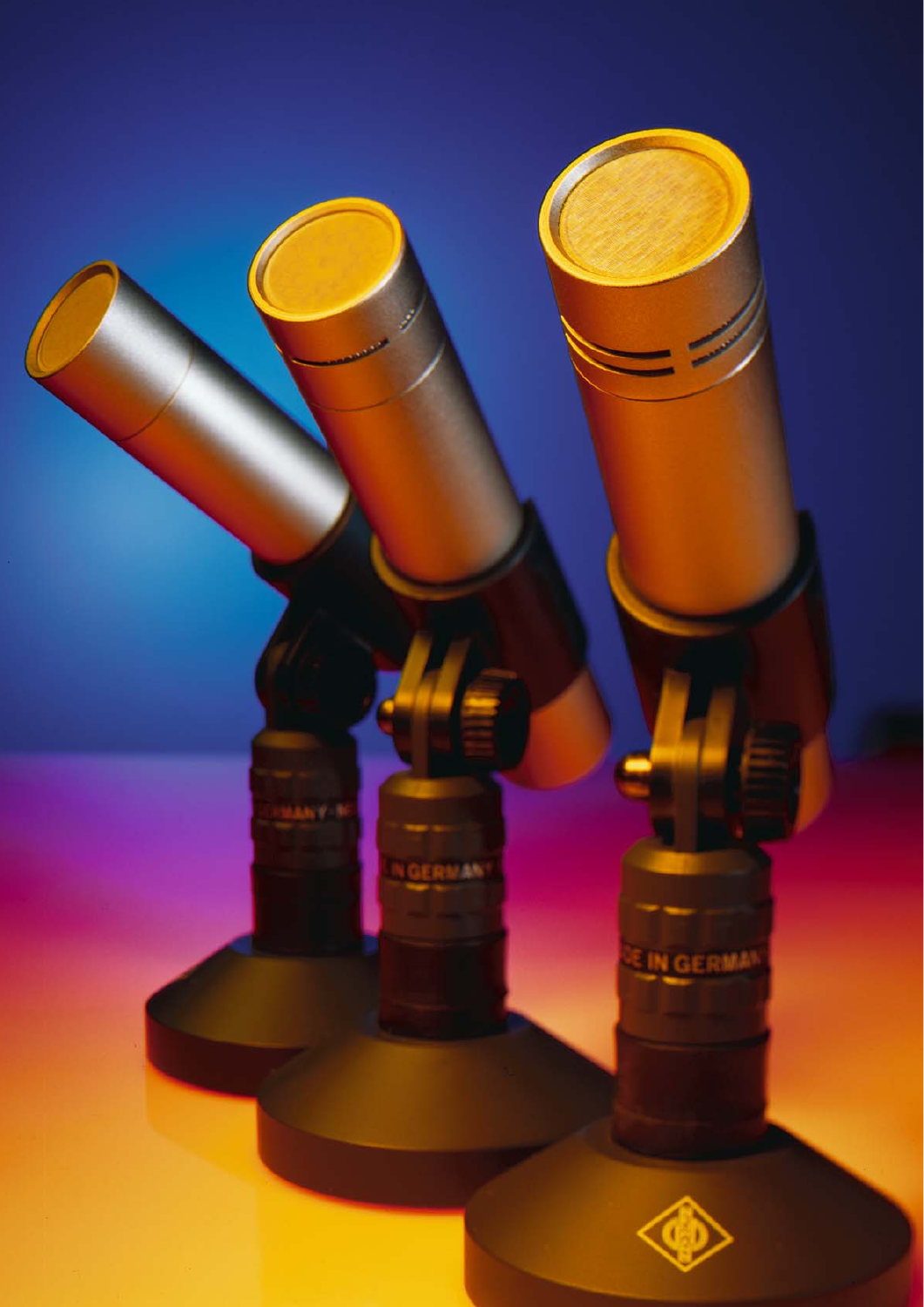## *Technical Data*



# *Technical Data KM 183 / KM 184 / KM 185*

| Acoustical operating principle  Pressure/Pressure gradient transducer         |  |
|-------------------------------------------------------------------------------|--|
|                                                                               |  |
|                                                                               |  |
|                                                                               |  |
|                                                                               |  |
|                                                                               |  |
| Signal-to-noise ratio, CCIR <sup>1)</sup> (rel. 94 dB SPL)  70/72/70 dB       |  |
| Signal-to-noise ratio, A-weighted <sup>1)</sup> (rel. 94 dB SPL)  81/81/79 dB |  |
|                                                                               |  |
|                                                                               |  |

1) according to IEC 60268-1; CCIR-weighting acccording to CCIR 468-3, quasi peak; A-weighting according to IEC 61672-1, RMS <sup>2)</sup> measured as equivalent el. input signal